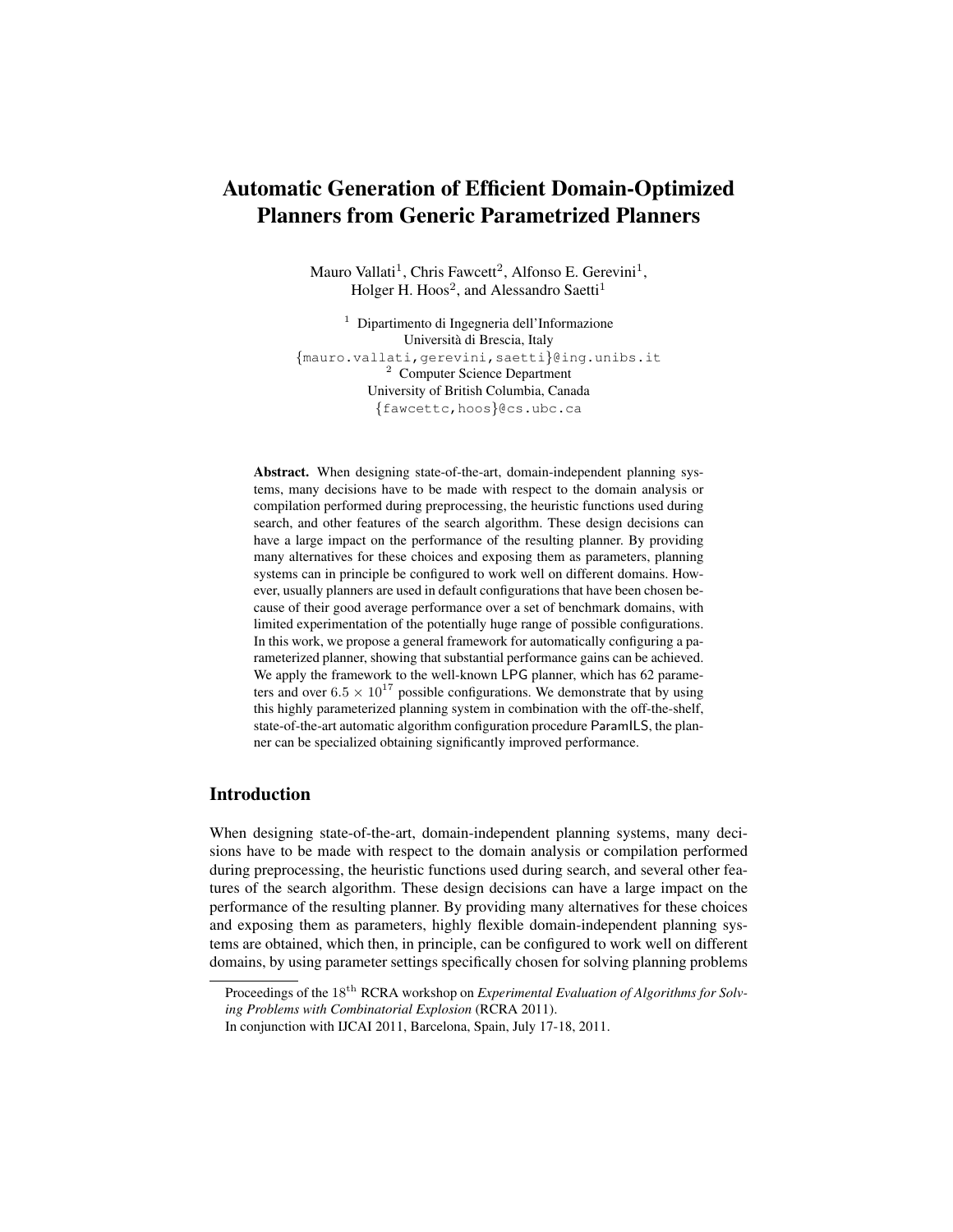from each given domain. However, usually such planners are used with default configurations that have been chosen because of their good average performance over a set of benchmark domains, based on limited exploration within a potentially vast space of possible configurations. The hope is that these default configurations will also perform well on domains and problems beyond those for which they were tested at design time.

In this work, we advocate a different approach, based on the idea of *automatically* configuring a generic, parameterized planner using a set of training planning problems in order to obtain planners that perform especially well in the domains of these training problems. Automated configuration of heuristic algorithms has been an area of intense research focus in recent years, producing tools that have improved algorithm performance substantially in many problem domains. To our knowledge, however, these techniques have not yet been applied to the problem of planning.

While our approach could in principle utilize any sufficiently powerful automatic configuration procedure, we have chosen the FocusedILS variant of the off-the-shelf, state-of-the-art automatic algorithm configuration procedure ParamILS [8]. At the core of the ParamILS framework lies Iterated Local Search (ILS), a well-known and versatile stochastic local search method that iteratively performs phases of a simple local search, such as iterative improvement, interspersed with so-called perturbation phases that are used to escape from local optima. The FocusedILS variant of ParamILS uses this ILS procedure to search for high-performance configurations of a given algorithm by evaluating promising configurations, using an increasing number of runs in order to avoid wasting CPU-time on poorly-performing configurations. ParamILS also avoids wasting CPU-time on low-performance configurations by adaptively limiting the amount of runtime allocated to each algorithm run using knowledge of the best-performing configuration found so far.

ParamILS has previously been applied to configure state-of-the-art solvers for SAT [7] and mixed integer programming (MIP) [9]. This resulted in a version of the SAT solver Spear that won the first prize in one category of the 2007 Satisfiability Modulo Theories Competition [7]; it further contributed to the SATzilla solvers that won prizes in 5 categories of the 2009 SAT Competition and led to large improvements in the performance of CPLEX on several types of MIP problems [9]. Differently from SAT and MIP, in planning, explicit domain specifications are available through a planning language, which creates more opportunities for planners to take problem structure into account in parameterized components (e.g., specific search heuristics). This can lead to more complex systems, with greater opportunities for automatic parameter configuration, but also greater challenges (bigger, richer design spaces can be expected to give rise to trickier configuration problems).

One such planning system is LPG (e.g., [3, 4]). Based on a stochastic local search procedure, LPG is a well-known efficient and versatile planner with many components that can be configured very flexibly via 62 exposed configurable parameters, which jointly give rise to over  $6.5 \times 10^{17}$  possible configurations. The default settings of these parameters have been chosen to allow the system to work well on a broad range of domains. In this work, we used ParamILS to automatically configure LPG on various propositional domains; LPG's configuration space is one of the largest considered so far in applications of ParamILS.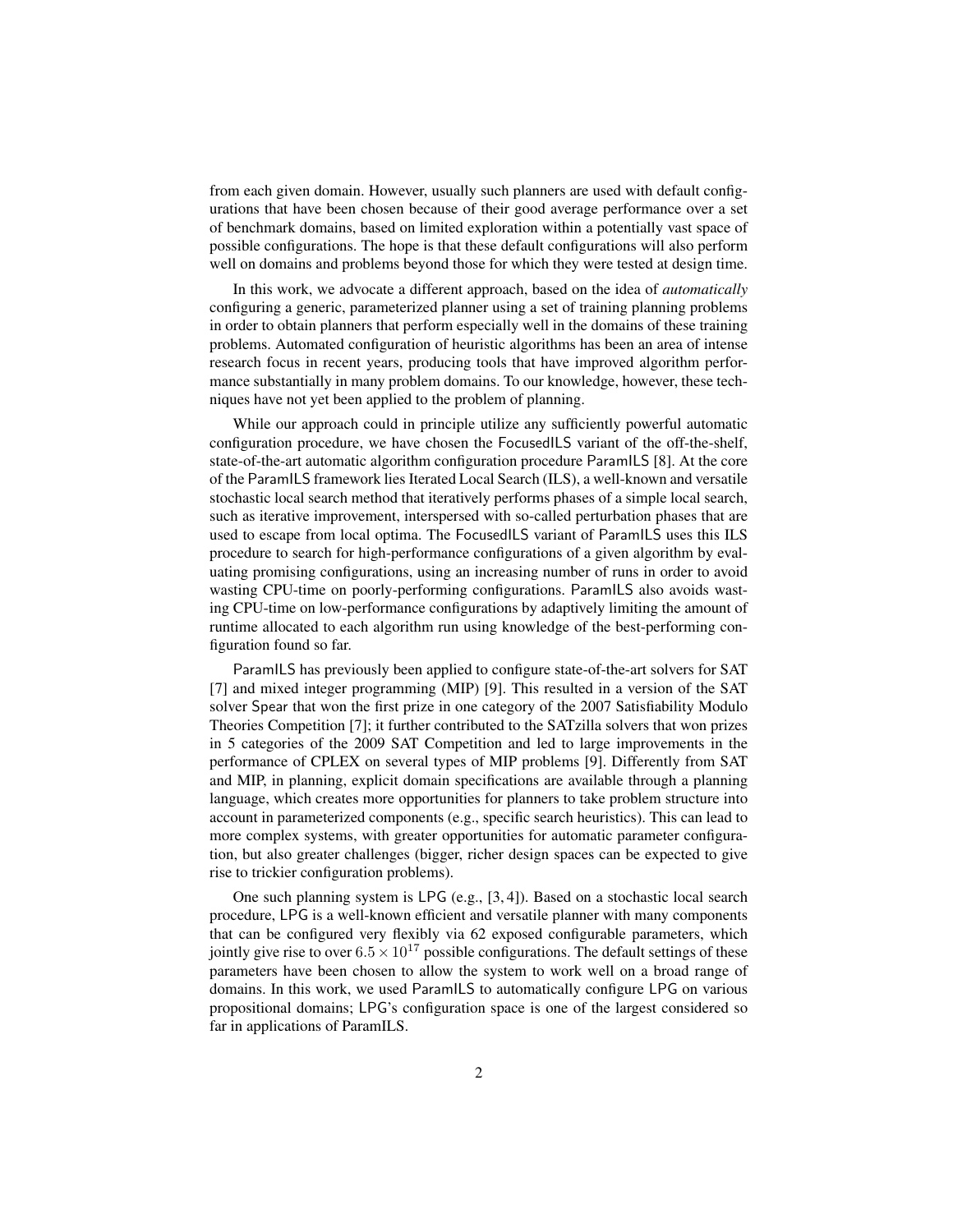We tested our approach using ParamILS and LPG on 11 domains of planning problems used in previous international planning competitions (IPC-3–6). Our results demonstrate that by using automatically determined, domain-optimized configurations (LPG.sd), substantial performance gains can be achieved compared to the default configuration (LPG.d). Using the same automatic configuration approach to optimize the performance of LPG on a merged set of benchmark instances from different domains also results in improvements over the default, but these are less pronounced than those obtained by automated configuration for single domains.

We also investigated to which extent the domain-optimized planners obtained by configuring the general-purpose LPG planner perform well compared to other state-ofthe-art domain-independent planners. Our results indicate that, for the class of domains considered in our analysis, LPG.sd is significantly faster than LAMA [10], the topperforming propositional planner of the last planning competition (IPC-6).<sup>3</sup>

Moreover, in order to understand how well our approach works compared to stateof-the-of-art systems in automated planning with learning, we have experimentally compared LPG.sd with the planners of the learning track of IPC-6, showing that in terms of speed and usefulness of the learned knowledge our system outperforms the respective IPC-6 winners PbP.s [5] and ObtuseWedge [11].

While in this work, we focus on the application of the proposed framework to the LPG planner, we believe that similarly good results can be obtained for highly parameterized versions of other existing planning systems. In general, our results suggest that in the future development of efficient planning systems, it is worth including many different variants and a wide range of settings for the various components, instead of committing at design time to particular choices and settings, and to use automated procedures for finding configurations of the resulting highly parameterized planning systems that perform well on the problems arising in a specific application domain under consideration.

In the rest of this paper, we first provide some background and further information on LPG and its parameters. Next, we describe in detail our experimental analysis and results, followed by concluding remarks and a discussion of some avenues for future work.

## The Generic Parameterized Planner LPG

In this section, we provide a very brief description of LPG and its parameters. LPG is a versatile system that can be used for plan generation, plan repair and incremental planning in PDDL2.2 domains [6]. The planner is based on a stochastic local search procedure that explores a space of partial plans represented through *linear action graphs*, which are variants of the very well-known planning graph [1].

Starting from the initial action graph containing only two special actions representing the problem initial state and goals, respectively, LPG iteratively modifies the

<sup>&</sup>lt;sup>3</sup> The version of LAMA used in the competition has only four Boolean parameters exposed, which its authors recommend to leave unchanged; it is therefore not suitable for studying automatic parameter configuration. A newer, much more flexibly configurable version of LAMA has become available very recently, as part of the Fast Downward system, which we are studying in ongoing work.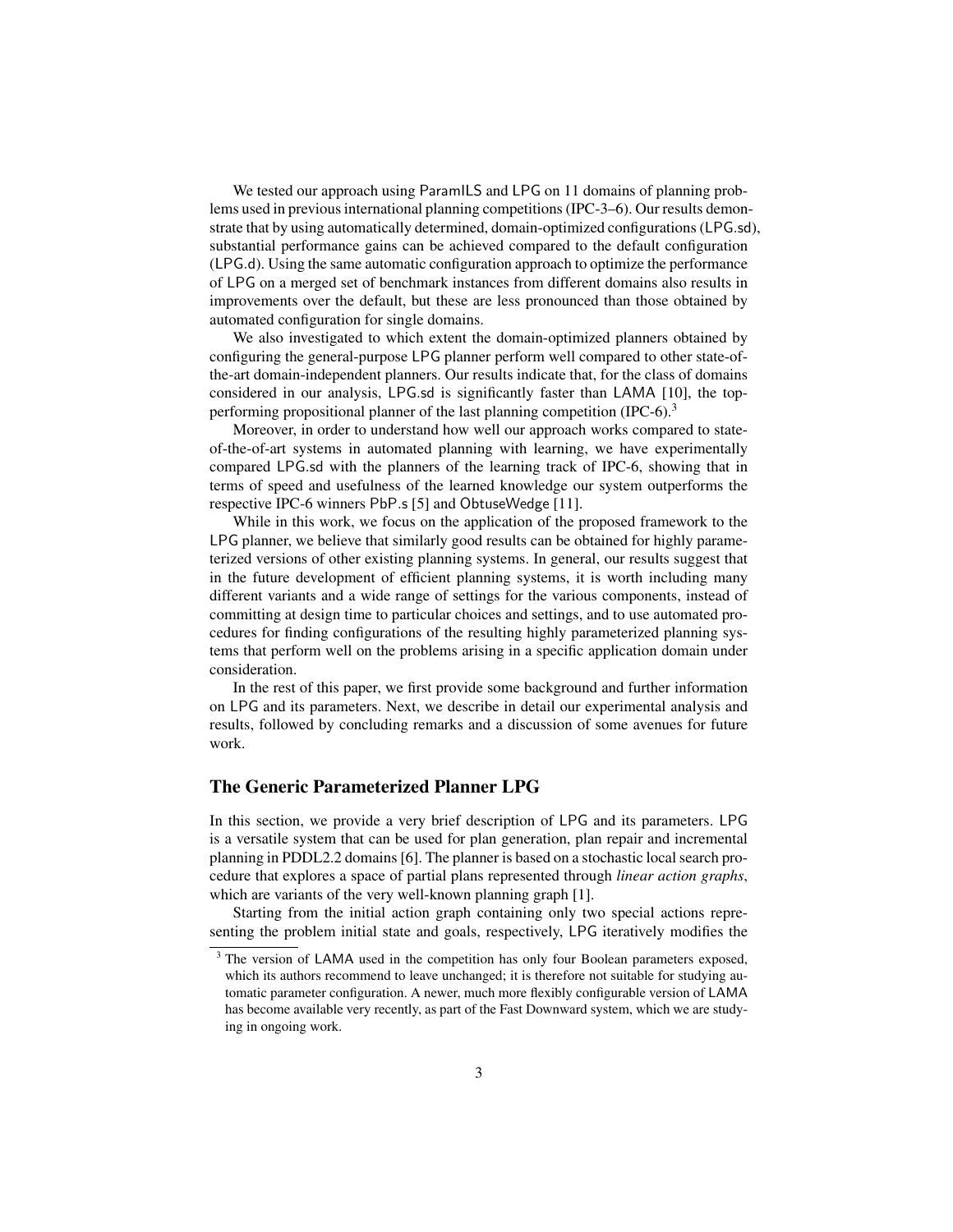- 1. Set A to the action graph containing only  $a_{start}$  and  $a_{end}$ ;
- 2. *While* the current action graph A contains a flaw or
	- a certain number of search steps is not exceeded *do*
- 3. Select a flaw  $\sigma$  in A:
- 4. Determine the search **neighborhood**  $N(A, \sigma)$ ;
- 5. Weight the elements of  $N(A, \sigma)$  using a **heuristic function** E;
- 6. Choose a graph  $\mathcal{A}' \in N(\mathcal{A}, \sigma)$  according to E and **noise** *n*;
- 7. Set  $\mathcal A$  to  $\mathcal A$ ';
- 8. *Return* A.

Fig. 1. High-level description of LPG's search procedure.

current graph until there is no *flaw* in it or a certain bound on the number of search steps is exceeded. Intuitively, a flaw is an action in the graph with a precondition that is not supported by an effect of another action in the graph. LPG attempts to resolve flaws by inserting into or removing from the graph a new or existing action, respectively. Figure 1 gives a high-level description of the general search process performed by LPG. Each search step *selects a flaw*  $\sigma$  in the current action graph A, defines the elements (modified action graphs) of the *search neighborhood* of  $A$  for repairing  $\sigma$ , weights the neighborhood elements using a *heuristic function* E, and chooses the best one of them according to E with some probability n, called the *noise parameter*, and randomly with probability  $1 - n$ . Because of this noise parameter, which helps the planner to escape from possible local minima, LPG is a randomized procedure.

LPG is a highly parameterized planner with 62 exposed configurable parameters, which control the possible settings of different components in the system. These parameters can be grouped into seven distinct categories, each of which corresponds to a different component of LPG:

- P1 *Preprocessing information* (e.g., mutually exclusive relations between actions).
- P2 *Search strategy* (e.g., the use and length of a "tabu list" for the local search, the number of search steps before restarting a new search, and the activation of an alternative systematic best-first search procedure).
- P3 *Flaw selection strategy* (i.e., different heuristics for deciding which flaw should be repaired first).
- P4 *Search neighborhood definition* (i.e., different ways of defining/restricting the basic search neighborhood).
- **P5** *Heuristic function E* (i.e., a class of possible heuristics for weighting the neighborhood elements, with some variants for each of them).
- P6 *Reachability information* used in the heuristic functions and in neighborhood definitions (e.g., the minimum number of actions required to achieve an unsupported precondition from a given state).
- P7 *Search randomization* (i.e., different ways of statically and dynamically setting the noise value).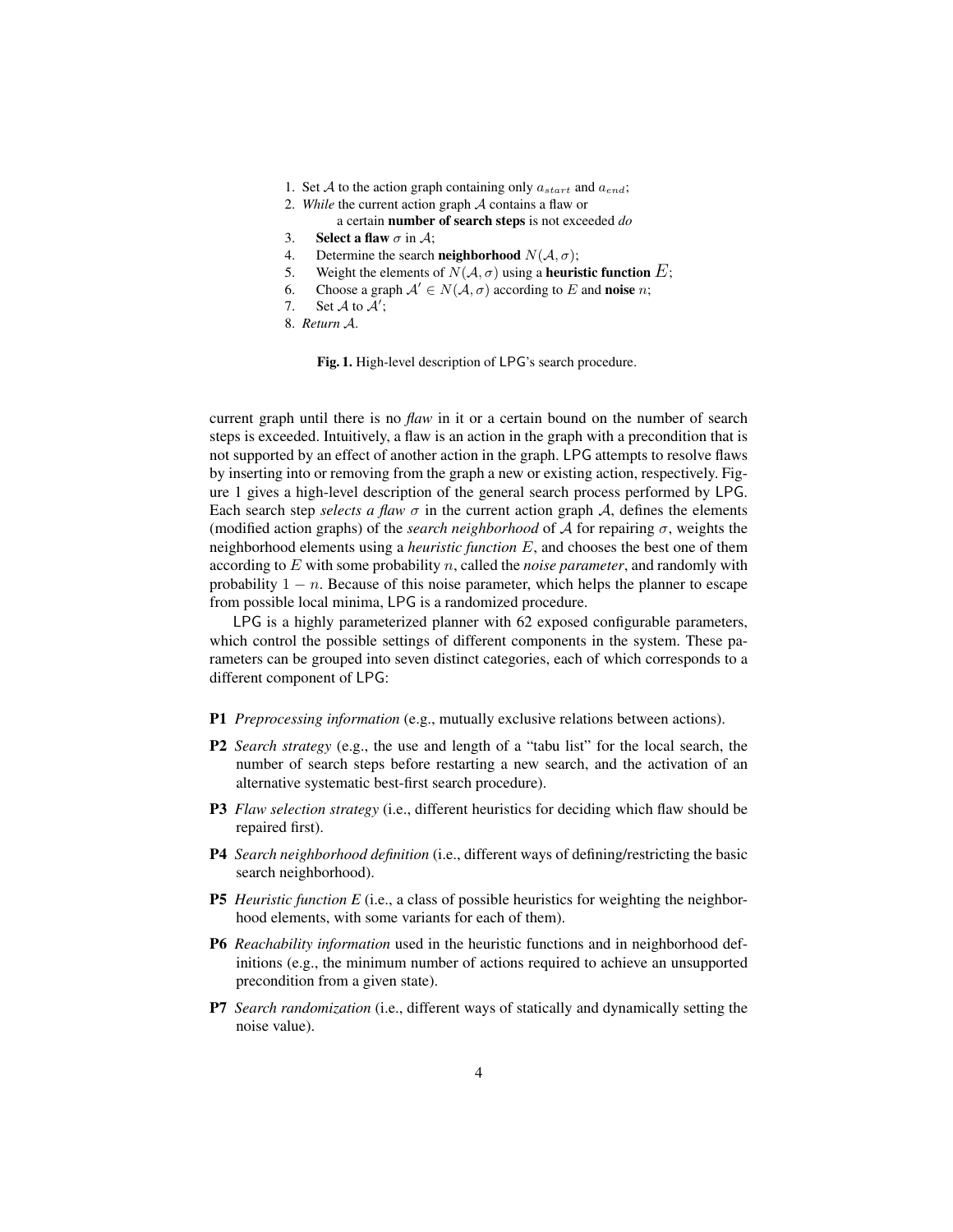| Domain Configuration | P <sub>1</sub> | P <sub>2</sub> | P <sub>3</sub> | P <sub>4</sub> | <b>P5</b> | P6             | P7             | Total |
|----------------------|----------------|----------------|----------------|----------------|-----------|----------------|----------------|-------|
| Blocksworld          |                |                | 2              |                | 5         |                | 2              | 13    |
| Depots               | $\overline{c}$ | 2              |                |                |           |                | $\overline{c}$ | 12    |
| Gold-miner           | 2              | 3              | 0              |                | 4         | 2              |                | 13    |
| Matching-BW          |                | 2              | 2              |                | 3         | $\Omega$       | 2              | 11    |
| N-Puzzle             | 4              | 5              | 3              | 2              | 14        | 5              | $\mathfrak{D}$ | 35    |
| Rovers               | 0              |                | 0              | 0              | 0         | っ              |                | 4     |
| Satellite            | 2              |                | 3              |                | 11        | 5              | 3              | 32    |
| Sokoban              | 0              |                |                |                |           |                | $\overline{c}$ | 7     |
| Zenotravel           | 3              | 5              |                | 3              | 11        | 5              | 3              | 32    |
| Merged set           | 0              |                |                |                | 5         | $\mathfrak{D}$ | $\overline{c}$ | 11    |
| Number of parameters | 6              | 15             | 8              | 6              |           |                | 3              | 62    |

Table 1. Number of parameters of LPG that are changed by ParamILS in the configurations computed for nine domains independently considered (2nd–10th lines) and jointly considered ("merged set" line). Each P1–P7 column corresponds to a different parameter category (or planner component).

The last line of Table 1 shows the number of LPG's parameters that fall into each of these seven categories (planner components).

## Experimental Analysis

In this section, we present the results of a large experimental study examining the effectiveness of the automated approach outlined in the introduction. While our analysis is focused on planning speed, we also report preliminary results on plan quality.

#### Benchmark domains and instances

In our first set of experiments, we considered problem instances from eight known benchmark domains used in the last four international planning competitions (IPC-3– 6), Depots, Gold-miner, Matching-BW, N-Puzzle, Rovers, Satellite, Sokoban, and Zenotravel, plus the well-known domain Blocksworld. These domains were selected because they are not trivially solvable and random instance generators are available for them, such that large training and testing sets of instances can be obtained.

For each domain, we used the respective random instance generator to derive three disjoint sets of instances: a training set with 2000 relatively small instances (benchmark T), a testing set with 400 middle-size instances (benchmark MS), and a testing set with 50 large instances (benchmark LS). The size of the instances in training set T was decided such that the instances may be solved by the default configuration of LPG in 20 to 40 CPU seconds *on average*. For testing sets MS and LS, the size of the instances was defined such the instances may on average be solved by the default configuration of LPG in 50 seconds to 2 minutes and in 3 minutes to 7 minutes, respectively. This does not mean that all our problem instances can be solved by LPG, since we have just decided the *size* of the instances according to the performance of the default configuration, and then we have used random generators for deriving the actual instances.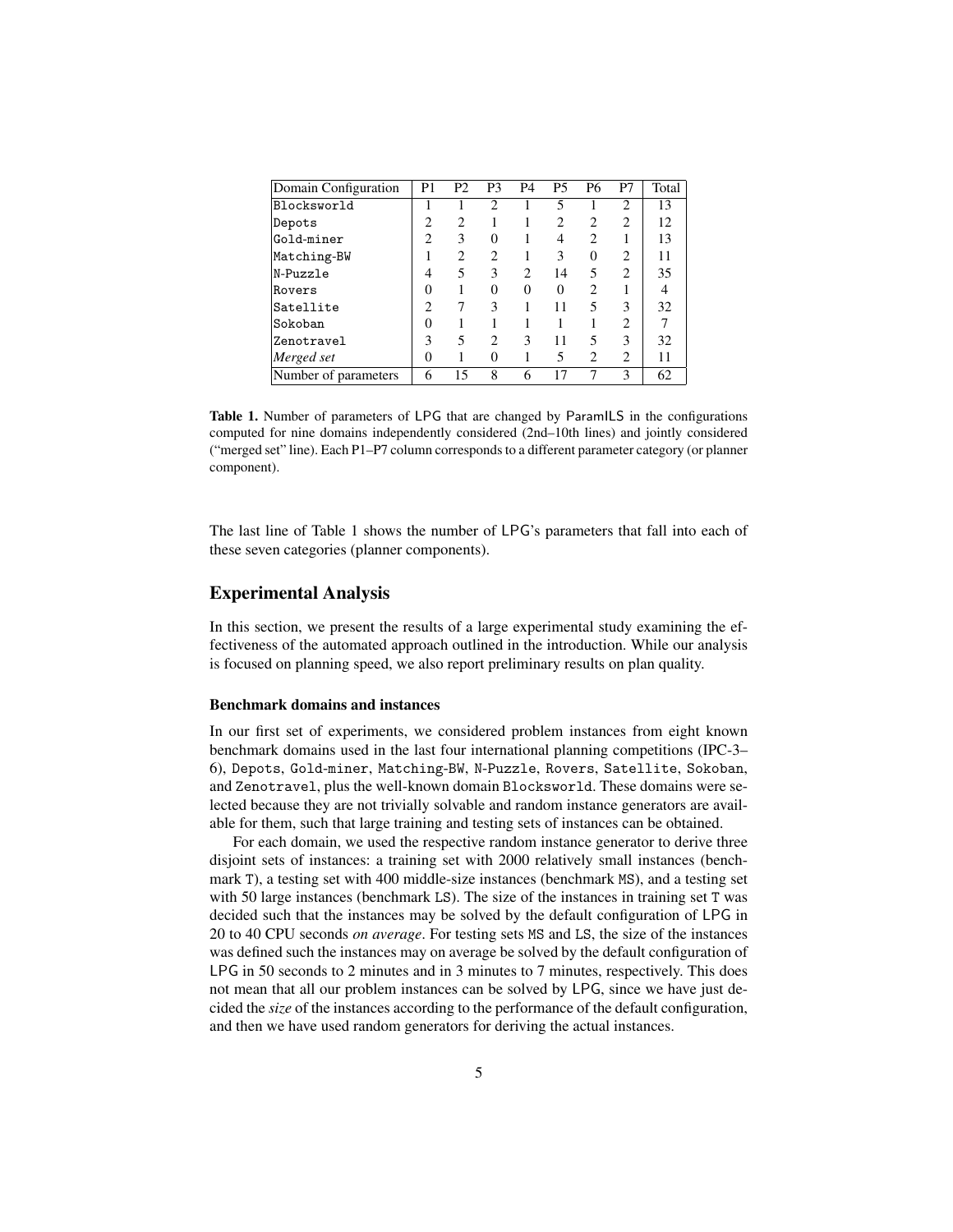For the experiments comparing automatically determined configurations of LPG against the planners that entered the learning track of IPC-6, we employed the same instance sets as those used in the competition.

#### Automated configuration using ParamILS

For all configuration experiments we used the FocusedILS variant of ParamILS version 2.3.5 with default parameter settings. Using the default configuration of LPG as the starting point for the automated configuration process, we concurrently performed 10 independent runs of FocusedILS per domain, using random orderings of the training set instances.<sup>4</sup> Each run of FocusedILS had a total CPU-time cutoff of 48 hours, and a cutoff time of 60 CPU seconds was used for each run of LPG performed during the configuration process. The objective function used by ParamILS for evaluating the quality of configurations was mean runtime, with timeouts and crashes assigned a penalized runtime of ten times the per-run cutoff. Out of the 10 configurations produced by these runs, we selected the configuration with the best training set performance (as measured by FocusedILS) as the final configuration of LPG for the respective domain.

Additionally, we used FocusedILS for optimizing the configuration of LPG across all of the selected domains together. As with our approach for individual domains, we performed 10 independent runs of FocusedILS starting from the default configuration; again, the single configuration with the best performance on the merged training set as measured by FocusedILS was selected as the final result of the configuration process.

The final configurations thus obtained were then evaluated on the two testing sets of instances (benchmarks MS and LS) for each domain. We used a timeout of 600 CPU seconds for benchmark MS, and 900 CPU seconds for benchmark LS.

For convenience, we define the following abbreviations corresponding to configurations of LPG:

- *Default* (LPG.d): The default configuration of LPG.
- *Random* (LPG.r): Configurations selected independently at random from all possible configurations of LPG.
- *Specific* (LPG.sd): The specific configuration of LPG found by ParamILS for each domain.
- *Merged* (LPG.md): The configuration of LPG obtained by running ParamILS on the merged training set.

Table 1 shows, for each parameter category of LPG, the number of parameters that are changed from their defaults by ParamILS in the derived domain-optimized configurations and in the configuration obtained for the merged training set.

Empirical result 1 *Domain-optimized configurations of* LPG *differ substantially from the default configuration.*

Moreover, we noticed that usually the changed configurations are considerably different from each other.

<sup>&</sup>lt;sup>4</sup> Multiple independent runs of FocusedILS were used, because this approach can help ameliorate stagnation of the configuration process occasionally encountered otherwise.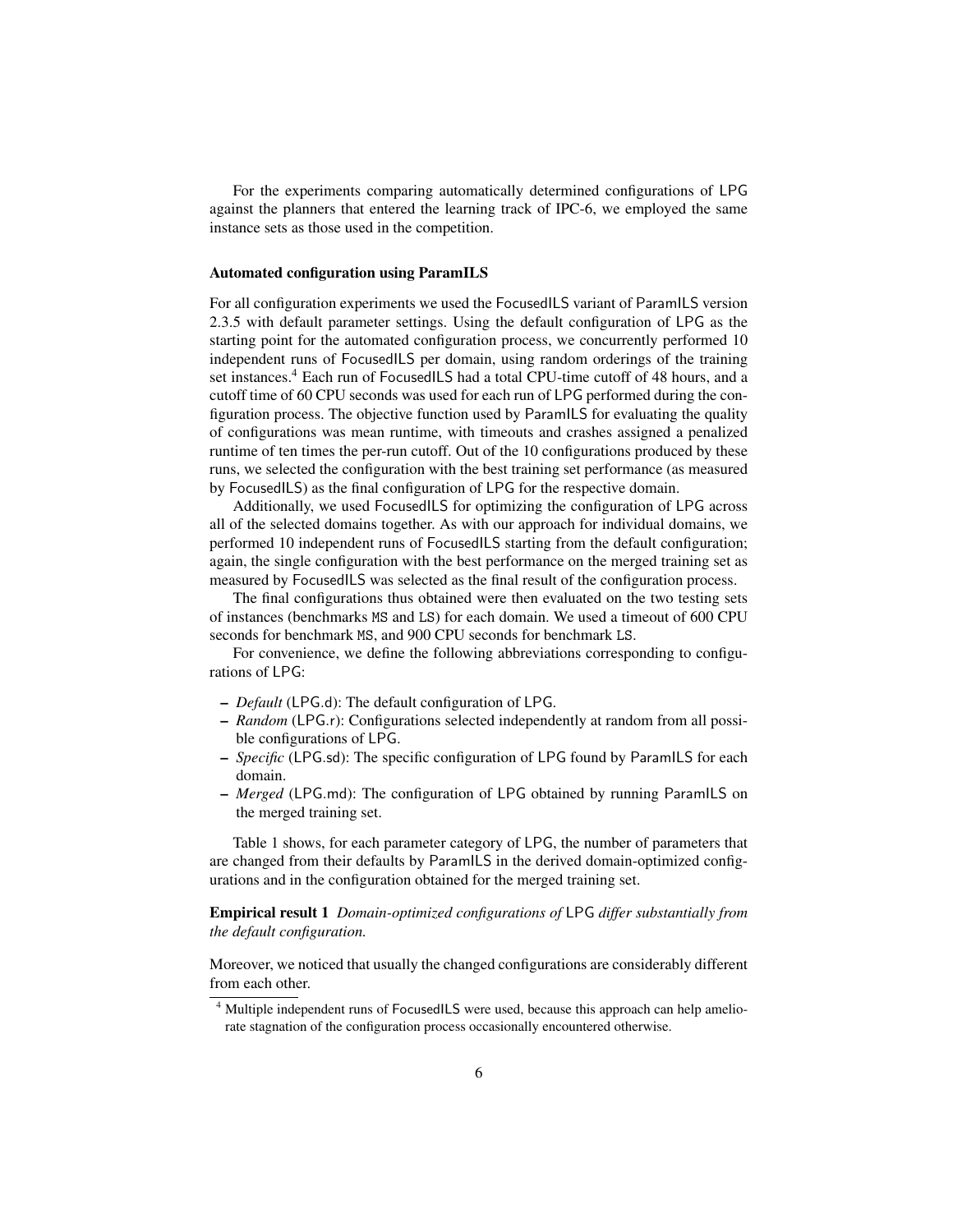| Domain      | LPG.d |             | LPG.r |             |
|-------------|-------|-------------|-------|-------------|
|             | Score | $\%$ solved | Score | $\%$ solved |
| Blocksworld | 99.00 | 99          | 0.00  | 16          |
| Depots      | 86.00 | 86          | 0.00  | 18          |
| Gold-miner  | 91.00 | 91          | 0.00  | 19          |
| Matching-BW | 14.00 | 14          | 0.15  | 9           |
| N-Puzzle    | 59.10 | 89          | 34.75 | 86          |
| Rovers      | 85.81 | 100         | 31.21 | 53          |
| Satellite   | 96.02 | 100         | 18.99 | 37          |
| Sokoban     | 73.20 | 74          | 2.06  | 28          |
| Zenotravel  | 98.70 | 100         | 2.47  | 24          |
| Total       | 702.8 | 83.7        | 89.6  | 32.2        |

Table 2. Speed scores and percentage of problems solved by LPG.d and LPG.r for 100 problems in each of 9 domains of benchmark MS.

#### Results on specific domains

The performance of each configuration was evaluated using the performance score functions adopted in IPC-6 [2]. The *speed score* of a configuration  $C$  is defined as the sum of the speed scores assigned to  $C$  over all test problems. The speed score assigned to  $C$ for a planning problem p is 0 if p is unsolved and  $T_p^*/T(\mathcal{C})_p$  otherwise, where  $T_p^*$  is the lowest measured CPU time to solve problem  $p$  among those of the compared solvers, and  $T(\mathcal{C})_p$  denotes the CPU time required by  $\mathcal C$  to solve problem p. Higher values for the speed score indicate better performance.

Table 2 shows the results of the comparison between LPG.d and LPG.r, which we conducted to assess the performance of the default configuration on our benchmarks.

Empirical result 2 LPG.d *is considerably faster and solves many more problems than* LPG.r*.*

Specifically, LPG.r solves very few problems in 6 of the 9 domains we considered, while LPG.d solves most of the considered problems in all but one domain. This observation also suggests that the default configuration is a much better starting point for deriving configurations using ParamILS than a random configuration. In order to confirm this intuition, we performed an additional set of experiments using the random configuration as starting point. As expected, the resulting configurations of LPG perform much worse than LPG.sd, and even sometimes perform worse than LPG.d.

Figure 2 provides results in the form of a scatterplot, showing the performance of LPG.sd and LPG.d on the individual benchmark instances. We consider all instances solved by at least one of these planners. Each cross symbol indicates the CPU time used by LPG.d and LPG.sd to solve a particular problem instance of benchmarks MS and LS. When a cross appears under (above) the main diagonal, LPG.sd is faster (slower) than LPG.d; the distance of the cross from the main diagonal indicates the performance gap (the greater the distance, the greater the gap). The results in Figure 2 indicate that LPG.sd performs almost always better than LPG.d, often by 1–2 orders of magnitude.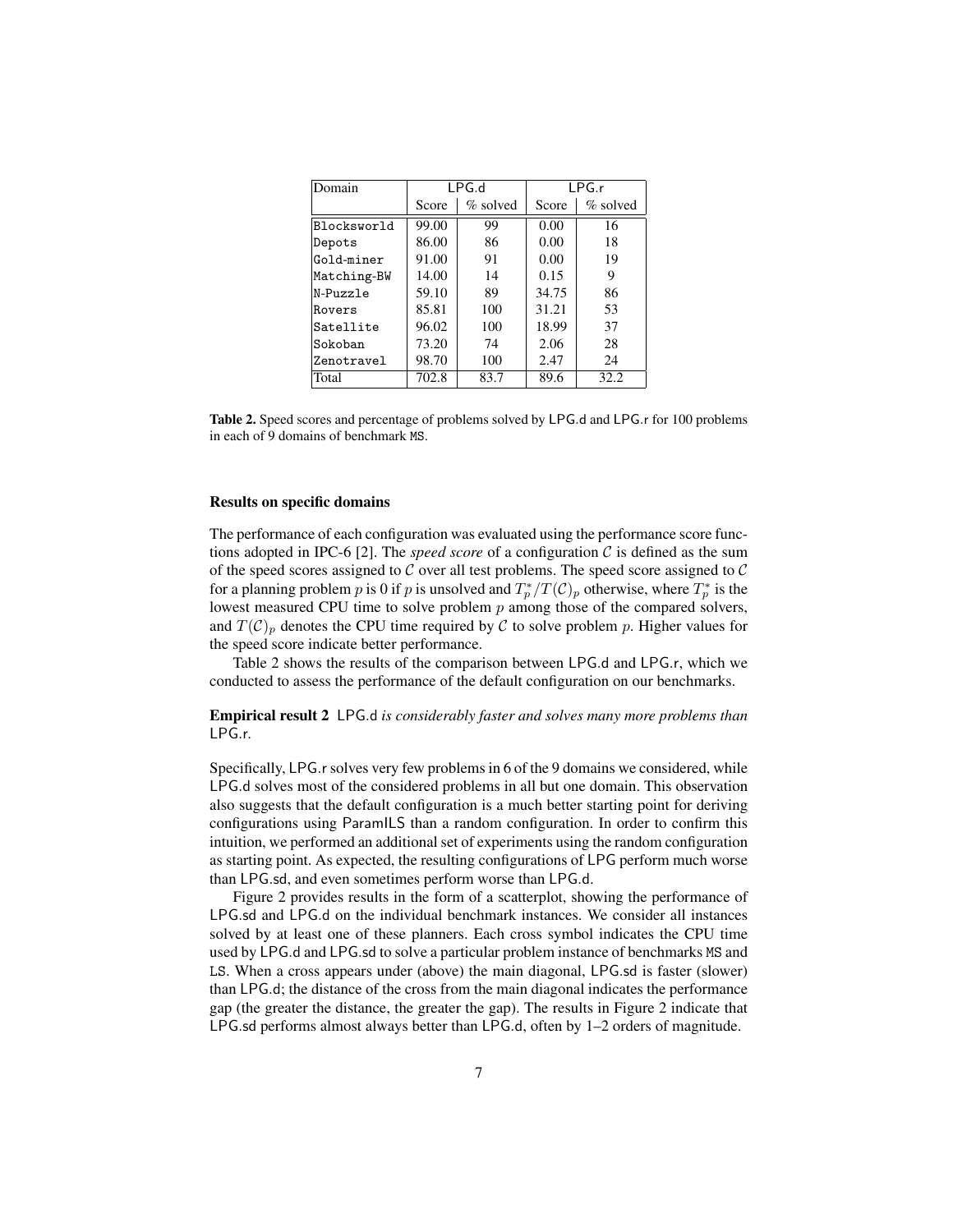

Fig. 2. CPU time (log. scale) of LPG.sd with respect to LPG.d for problems of benchmarks MS (upper plot) and LS (bottom plot). U corresponds to runs that timed out with the given runtime cutoff.

Table 3 shows the performance of LPG.d, LPG.md, and LPG.sd for each domain of benchmarks MS and LS in terms of speed score, percentage of solved problems and average CPU time (computed over the problems solved by all the considered configurations). These results indicate that LPG.sd solves many more problems, is on average much faster than LPG.d and LPG.md, and that for some benchmark sets LPG.sd *always* performs better than or equal to the other configurations, as the IPC score of LPG.sd is sometimes the maximum score (i.e., 400 points for benchmark MS, and 50 for benchmark LS $)$ .<sup>5</sup>

#### Empirical result 3 LPG.sd *performs much better than both* LPG.d *and* LPG.md*.*

Interestingly, the results in Figure 2 and Table 3 also indicate that, for larger test problems, the performance gap between LPG.sd and LPG.d tends to increase: For ex-

<sup>5</sup> Additional results (not detailed here for lack of space) using 2000 test problems for each of the nine considered domains of the same size as those used for the training indicate a performance behavior very similar to the one observed for the MS and LS instances considered in Table 3.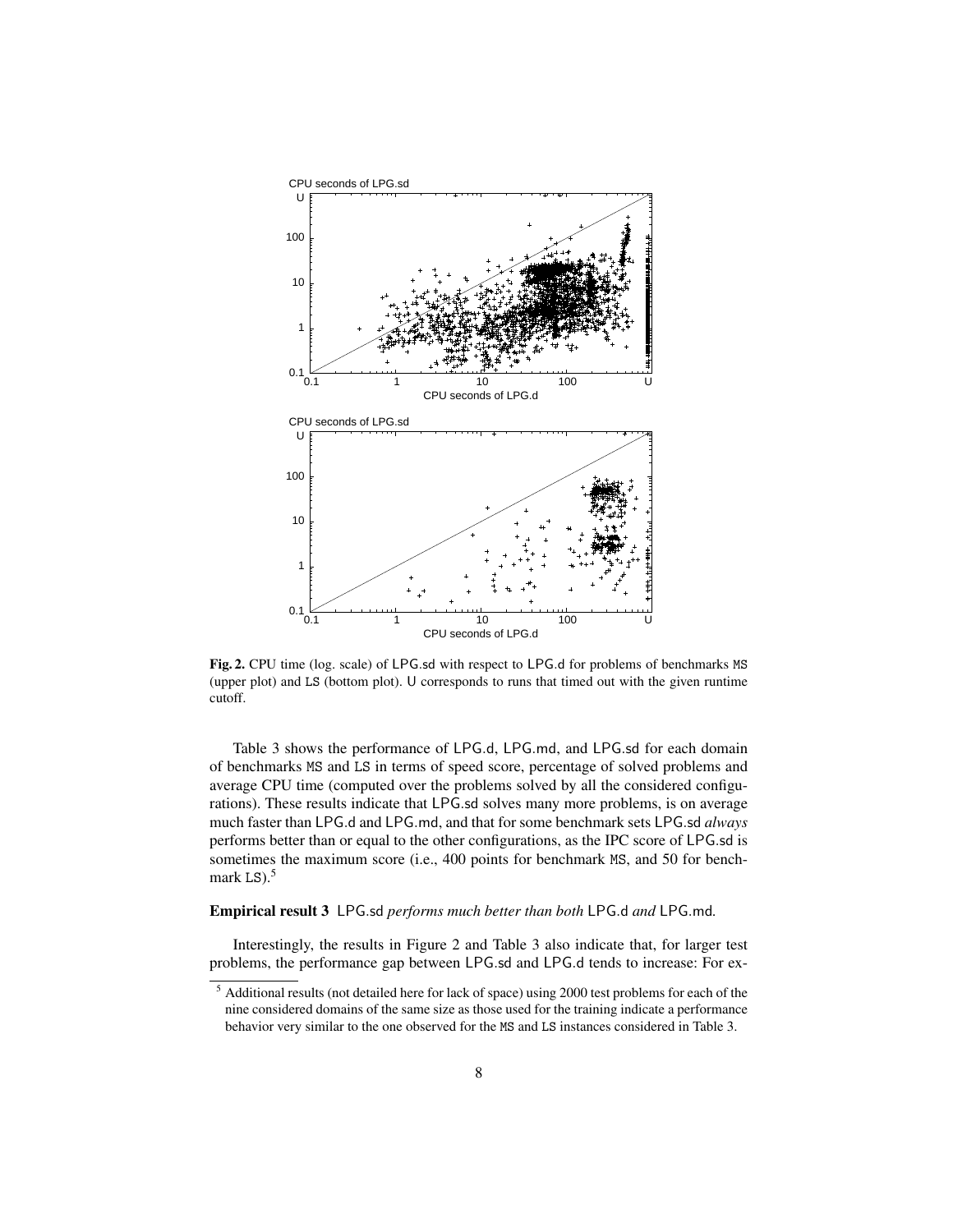| Domain      | MS problems            |              |            |                  |         |           |
|-------------|------------------------|--------------|------------|------------------|---------|-----------|
|             | Speed score (% solved) |              |            | Average CPU time |         |           |
|             | LPG.d                  | $LPG$ .md    | $LPG$ .sd  | LPG.d            | I PG md | $LPG$ .sd |
| Blocksworld | 21.3 (98.8)            | 74.8 (100)   | 400 (100)  | 105.3            | 28.17   | 4.29      |
| Depots      | 124 (90.3)             | 164 (99)     | 345 (98.5) | 78.1             | 42.4    | 5.7       |
| Gold-miner  | 18.5(90.5)             | 232 (100)    | 374 (100)  | 94.4             | 7.4     | 1.6       |
| Matching-BW | 9.74(15.8)             | 72.5(55.3)   | 375 (97.8) | 93.8             | 42.3    | 5.6       |
| N-Puzzle    | 20.1(85)               | 27.0(86.3)   | 347 (86.8) | 321.0            | 247     | 31.20     |
| Rovers      | 131 (100)              | 162(100)     | 400 (100)  | 72.2             | 52.9    | 21.2      |
| Satellite   | 104(100)               | 111 (100)    | 400 (100)  | 64.0             | 59.2    | 1.3       |
| Sokoban     | 26.7 (75.8)            | 191 (94.8)   | 335 (96.5) | 24.6             | 6.15    | 1.19      |
| Zenotravel  | 49.1 (100)             | 97.2 (99.8)  | 397 (100)  | 103.7            | 57.6    | 11.1      |
| All above   | 280.3 (83.3)           | 304.3 (91.5) |            | 115.4            | 38.8    |           |

| Domain      | LS problems |                        |            |                  |           |           |
|-------------|-------------|------------------------|------------|------------------|-----------|-----------|
|             |             | Speed score (% solved) |            | Average CPU time |           |           |
|             | LPG.d       | LPG.md                 | $LPG$ .sd  | LPG.d            | $LPG$ .md | $LPG$ .sd |
| Blocksworld | 5.12(100)   | 11.1(100)              | 50 (100)   | 320.9            | 144.8     | 30.8      |
| Depots      | 3.91(100)   | 17.4 (100)             | 44.1 (98)  | 326.6            | 181.1     | 25.7      |
| Gold-miner  | 1.54(100)   | 32.6(100)              | 35.9 (100) | 327              | 21.0      | 21.2      |
| Matching-BW | 1.51(86)    | 15.2(94)               | 47.4 (100) | 225              | 72.3      | 1.90      |
| N-Puzzle    | 0.66(100)   | 1.41(100)              | 50 (100)   | 344              | 158       | 4.44      |
| Rovers      | 9.61(100)   | 48.5 (100)             | 45.6 (100) | 248              | 48.3      | 52.7      |
| Satellite   | 9.43(100)   | 28.8 (100)             | 50 (100)   | 263              | 85.4      | 48.9      |
| Sokoban     | 4.55(62)    | 24.0(82)               | 38.7 (94)  | 70.8             | 7.00      | 4.23      |
| Zenotravel  | 0.52(100)   | 4.26(100)              | 50 (100)   | 294              | 42.9      | 2.90      |
| All above   | 12.6(96)    | 49.7 (100)             |            | 309.7            | 81.3      |           |

Table 3. Speed score, percentage of solved problems, and average CPU time of LPG.d, LPG.md and LPG.sd for 400 MS and 50 LS instances in each of 9 domains, independently considered, and in all domains (last line).

ample, on the middle-size instances of Matching-BW, LPG.sd is on average about one order of magnitude faster than LPG.d, while on the largest instances it has an average performance advantage of more than two orders of magnitude.

Empirical result 4 LPG.sd *is faster than* LPG.d *also for instances considerably larger than those used for deriving the planner configurations.*

This observation indicates that the approach used for deriving configurations scales well with increasing problem instance size.

As can be seen from the last line of Table 3, LPG.md performs usually better than LPG.d on the individual domain test sets. Moreover, it performs better than LPG.d on the sets obtained by merging the test sets for all individual domains, which indicates that by using a merged training set, we successfully produced a configuration with good performance on average across all selected domains.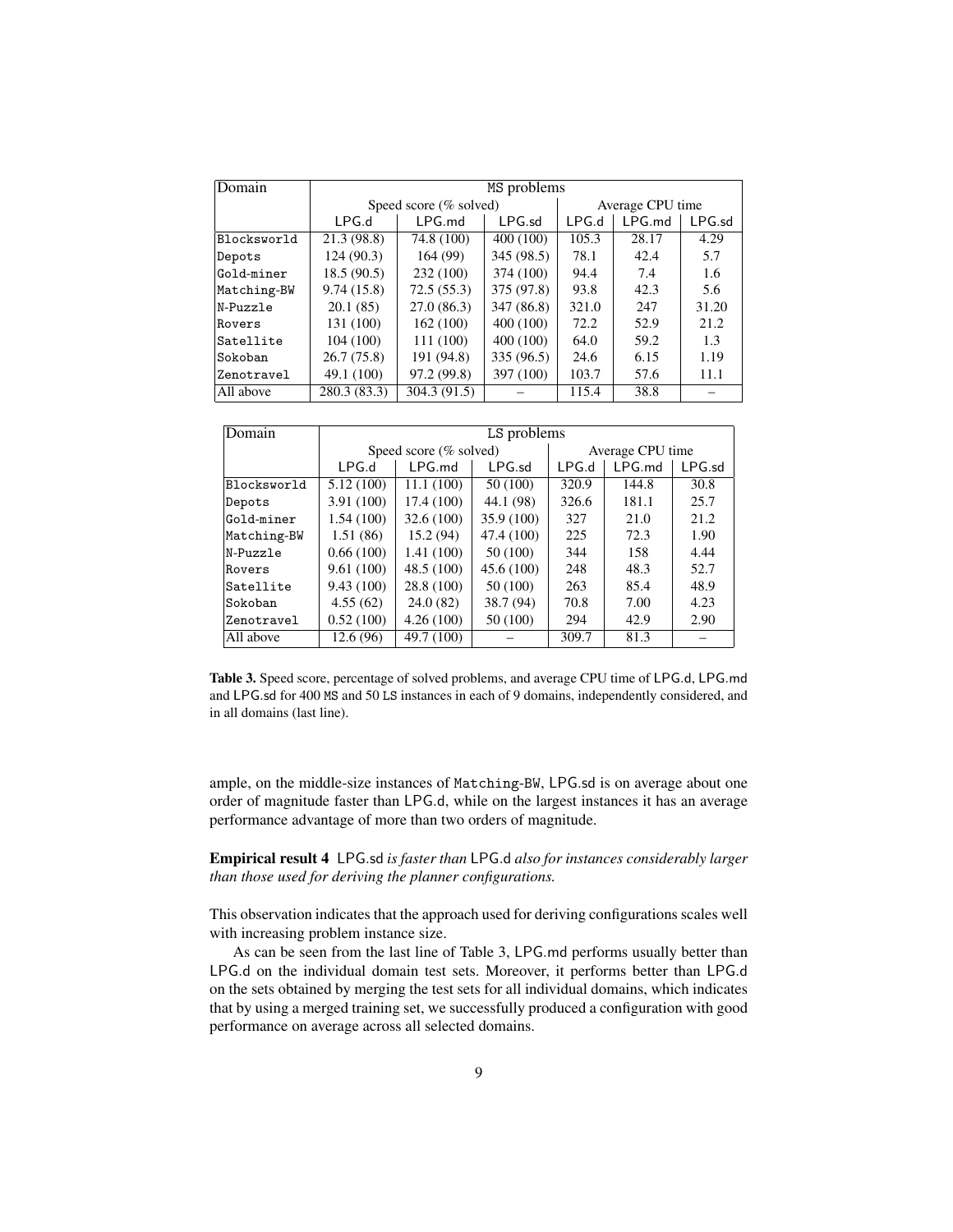| Domain      | LPG.sd vs. LAMA |                  |                 | LPG.sd vs. PbP.s |
|-------------|-----------------|------------------|-----------------|------------------|
|             | $\Delta$ -speed | $\Delta$ -solved | $\Delta$ -speed | $\Delta$ -solved |
| Blocksworld | $+377.4$        | $+52$            | $+361.7$        | $+0$             |
| Depots      | $+393.9$        | $+381$           | $+211.1$        | $+54$            |
| Gold-miner  | $+400$          | $+400$           | $+395.6$        | $+319$           |
| Matching-BW | $+227.8$        | $+118$           | $+40.7$         | $+330$           |
| N-Puzzle    | $+255.7$        | $+4$             | $+279.8$        | $-20$            |
| Rovers      | $+392.9$        | $+14$            | $+313.4$        | $+9$             |
| Satellite   | $+388.1$        | $+157$           | $+253.6$        | $+9$             |
| Sokoban     | $+340.1$        | $+278$           | $-41.6$         | $+5$             |
| Zenotravel  | $+368.3$        | $+0$             | $-282.1$        | $+8$             |
| Total       | $+3144$         | $+1404$          | $+1532$         | $+714$           |

Table 4. Performance gap between LPG.sd and LAMA (2nd-3rd columns) and LPG.sd and PbP.s (4-5th columns) for 400 MS problems in each of 9 domains in terms of speed score and number of solved problems.

#### Empirical result 5 LPG.md *performs better than* LPG.d*.*

Next, we compared our LPG configurations with state-of-the-art planning systems, namely, the winner of the IPC-6 classical track LAMA (configured to stop when the first solution is computed), and the winner of the IPC-6 learning track, PbP. The performance gap between LPG.sd and these planners for MS problems are shown in Table 4, where we report the speed score and the number of solved problems (positive numbers mean that LPG.sd performs better). These experimental results indicate clearly that our configurations of LPG are significantly faster and solve many more problems than LAMA.

Empirical result 6 LPG.sd *performs significantly better than* LAMA *on well-known non-trivial domains.*

Moreover, LPG.sd outperforms PbP.s in most of the selected domains: only for Sokoban and Zenotravel PbP.s obtains a better speed score (but performs slightly worse in terms of solved problems), and only for N-Puzzle it solves more problems (but it is generally slower). Interestingly, for these domains the multiplanner of PbP.s runs a single planner with an associated set of macro-actions; these macro-actions clearly help to significantly speed up the search phase of this planner.

Empirical result 7 *For the considered well-known benchmark domains,* LPG.sd *performs significantly better than* PbP.s*.*

#### Results on learning track of IPC-6

To evaluate the effectiveness of our approach against recent learning-based planners, we compared our LPG.sd configurations with planners that entered the learning track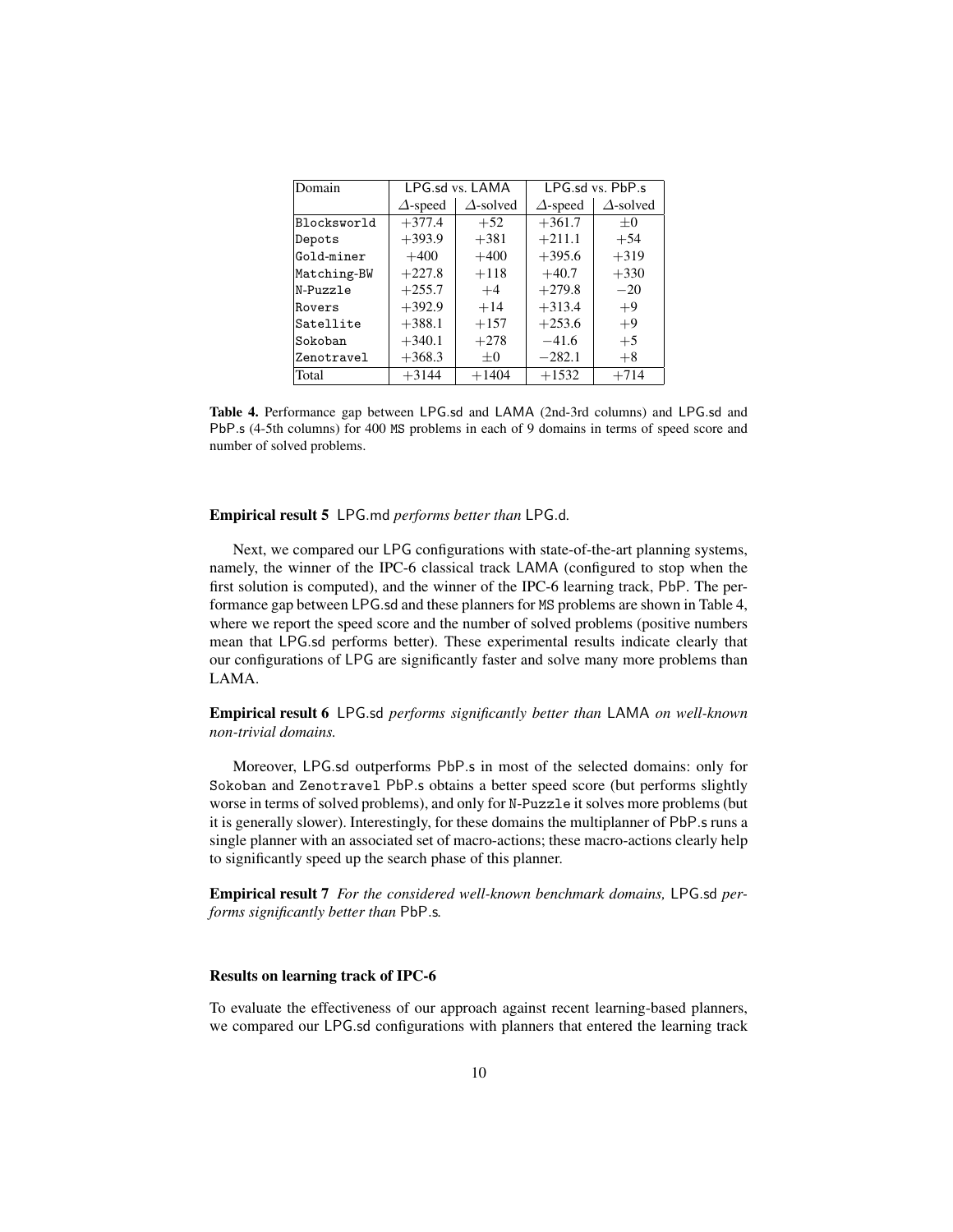| Planner            | # unsolved | Speed score | $\triangle$ -score |
|--------------------|------------|-------------|--------------------|
| $LPG$ .sd          | 38         | 93.23       | $+59.7$            |
| <b>ObtuseWedge</b> | 63         | 63.83       | $+33.58$           |
| $ PbP_{.S} $       | 7          | 69.16       | $-3.54$            |
| RFA1               | 85         | 11.44       |                    |
| Wizard+FF          | 102        | 29.5        | $+10.66$           |
| Wizard+SGPlan      | 88         | 38.24       | $+7.73$            |

Table 5. Performance of the top 5 planners that took part in the learning track of IPC-6 plus LPG.sd, in terms of the number of unsolved problems, speed score and score gap with and without using the learned knowledge for the problems of the learning track of IPC-6.

of IPC-6, based on the same performance criteria as used in the competition. Table 5 shows performance in terms of the number of unsolved problems, speed score, and performance gap with and without using the learned knowledge (positive numbers mean that the planner performs better using the knowledge); the results in this table indicate that LPG.sd performs better than every solver that participated in the IPC-6 learning track, including the version of PbP.s which won the IPC-6 learning track. Although LPG.sd solves fewer problems than PbP (obtaining zero score for each unsolved problem), it achieves the best score as it is the fastest planner on 3 domains (Gold-miner, N-Puzzle and Sokoban), and it performs close to PbP.s on one additional domain (Matching-BW). Furthermore, the results in Table 5 indicate that the performance gap between LPG.sd and LPG.d is significant, and is greater than the gap achieved by ObtuseWedge, the planner recognised as best learner of the IPC-6 competition.

Empirical result 8 *According to the evaluation criteria of IPC-6,* LPG.sd *performs better than the winners of the learning track for speed and best-learning.*

#### Further preliminary results on plan quality

Although the experimental analysis in this paper focuses on planning speed, we give some preliminary results indicating that automatic algorithm configuration is also promising for optimizing plan quality. Additional experiments to confirm this observation are in progress. Figure 3 shows results on two benchmark domains (100 problems each from the MS set) in terms of relative solution quality of LPG.sd and LPG.d over CPU time spent by the planner, where, in this context, LPG.sd refers to LPG configured for optimizing plan quality. Training was conducted based on LPG runs with cut-off of 2 CPU minutes, with the objective to minimise the best plan cost (number of actions) within that time limit (LPG is an incremental planner computing a sequence of plans with increasing quality). The quality score of a configuration is defined analogously to the runtime score previously described, but using plan cost instead of CPU time.

Overall, these results indicate that, at least for the domains considered here, LPG.sd always finds considerably better plans than LPG.d, unless small CPU-time limits are used, in which case they perform similarly.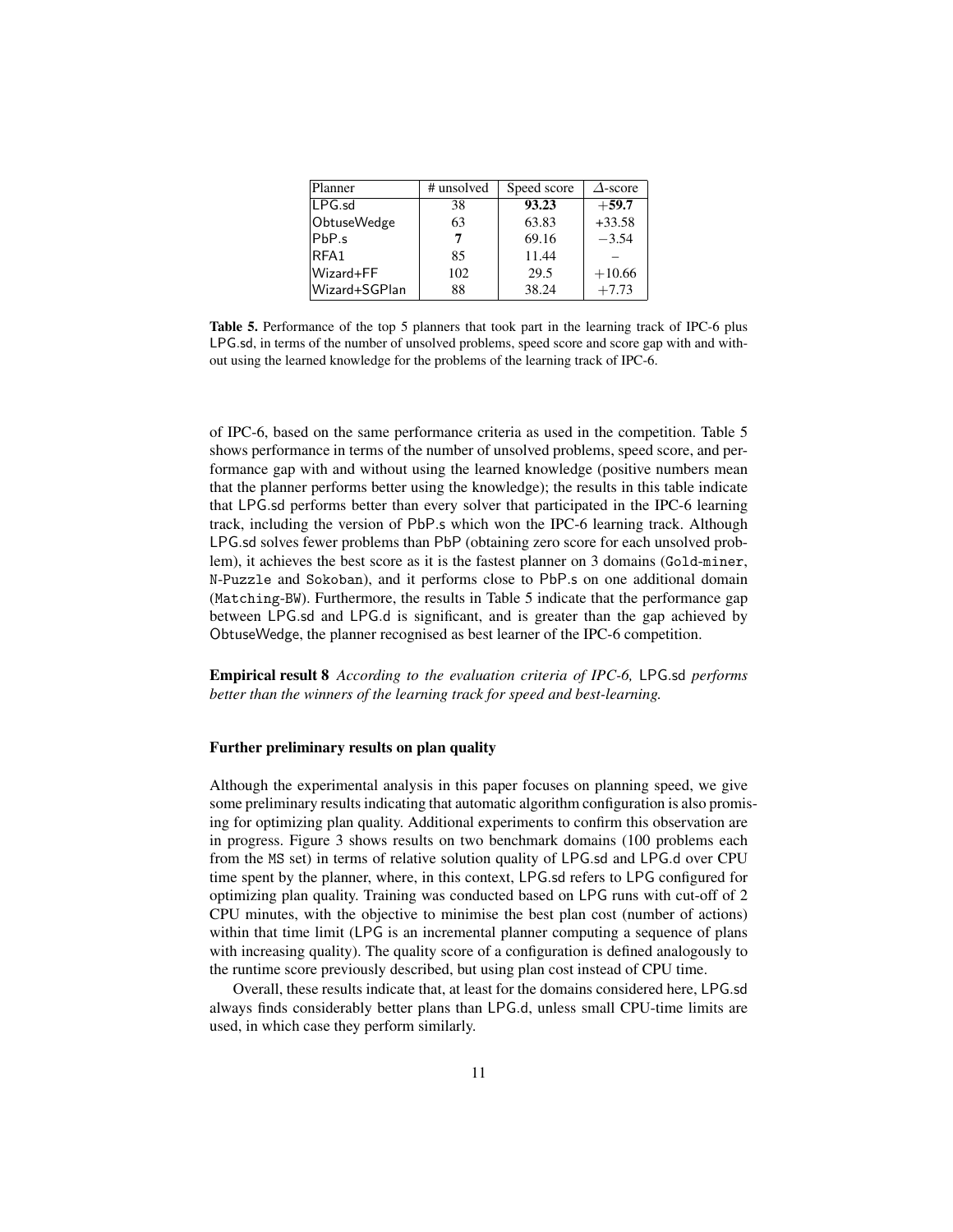

Fig. 3. Quality score of LPG.d and LPG using domain-optimized configurations for computing high-quality plans w.r.t. an increasing CPU-time limit (x-axis: ranging from 1 to 900 seconds) for domains Depots and Gold-miner.

# Conclusions and Future Work

We have investigated the application of computer-assisted algorithm design to automated planning and proposed a framework for automatically configuring a generic planner with several parameterized components to obtain specialized planners that work efficiently on given domains. In a large-scale empirical analysis, we have demonstrated that our approach, when applied to the state-of-the-art, highly parameterized LPG planning system, effectively generates substantially improved domain-optimized planners.

Our work and results also suggest a potential method for testing new heuristics and algorithm components, based on measuring the performance improvements obtained by adding them to an existing highly-parameterized planner followed by automatic configuration for specific domains. The results may not only reveal to which extent new design elements are useful, but also under which circumstances they are most effective – something that would be very difficult to determine manually.

We see several avenues for future work. Concerning the automatic configuration of LPG, we are conducting an experimental analysis about the usefulness of the proposed framework for identifying configurations improving the planner performance in terms of plan quality, of which in this paper we have given preliminary results. Moreover, we plan to apply the framework to metric-temporal planning domains. Finally, we believe that our approach can yield good results for other planners that have been rendered highly configurable by exposing many parameters. In particular, preliminary results from ongoing work indicate that substantial performance gains can be obtained when applying our approach to a very recent, highly parameterized version of the IPC-4 winner Fast Downward.

## References

1. Blum, A., and Furst, M., L. 1997. Fast planning through planning graph analysis. *Artificial Intelligence* 90:pp. 281–300.